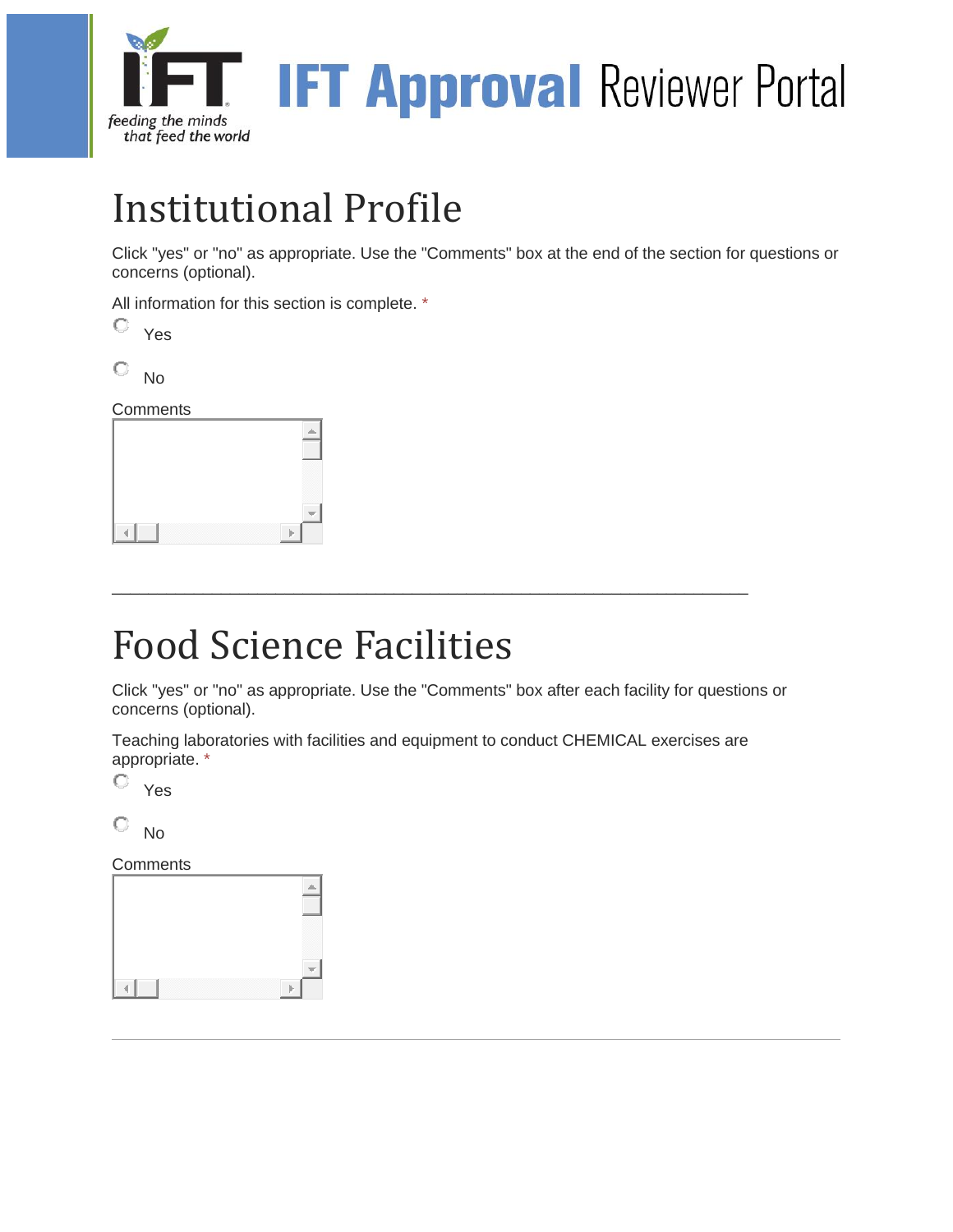

Teaching laboratories with facilities and equipment to conduct ENGINEERING/PROCESSING exercises (other than Pilot Plant) are appropriate. \*

О Yes

O No

#### **Comments**



Teaching laboratories with facilities and equipment to conduct SENSORY exercises are appropriate. \*

О Yes

O No

**Comments** 



Teaching laboratories with facilities and equipment to conduct MICROBIOLOGICAL exercises are appropriate. \*

O Yes

O No

**Comments**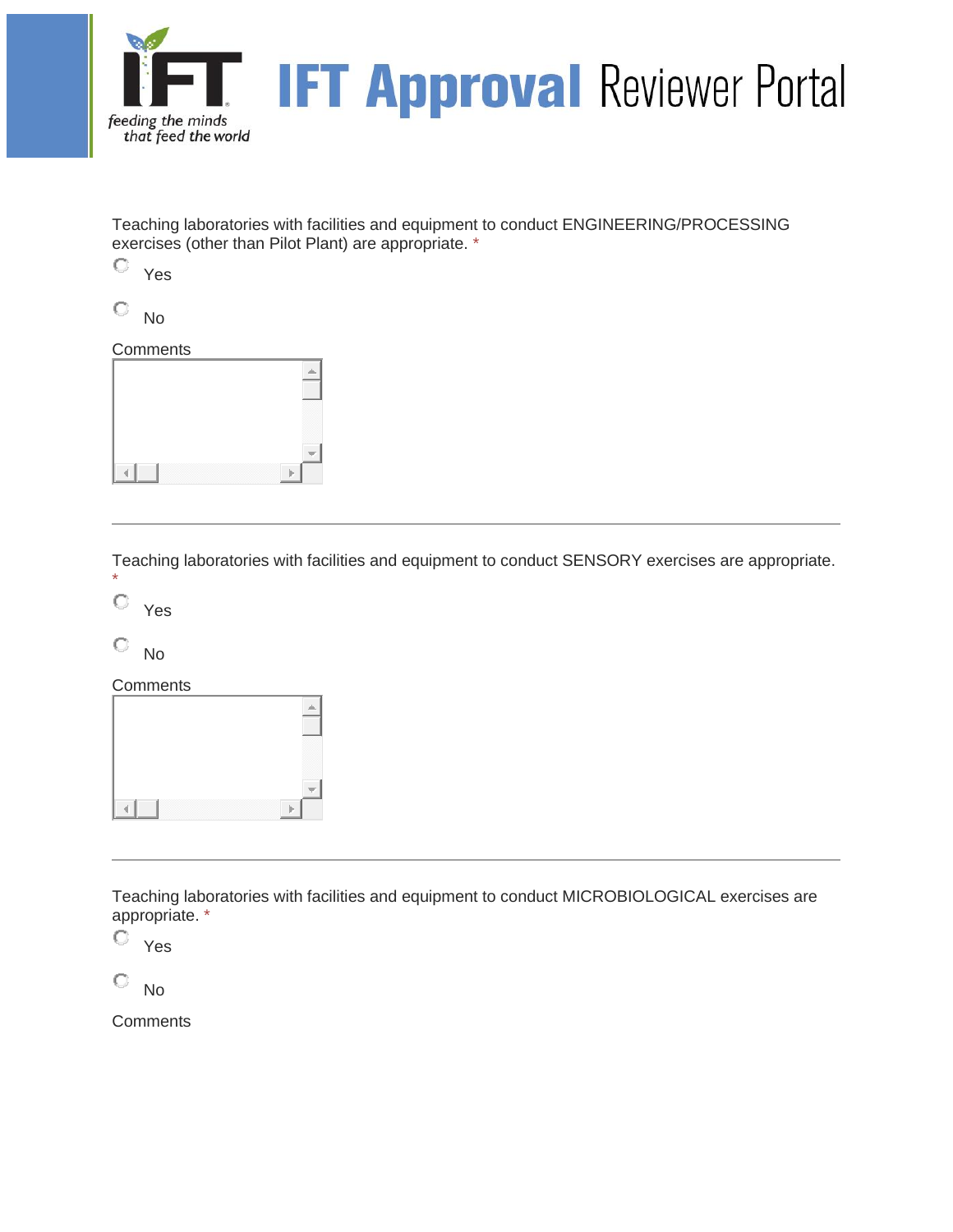

PILOT-PLANT facilities used to teach principles of unit operations and food processing are appropriate. \*

Yes

0. No

**Comments** 

A plan for alternate facilities in lieu of a pilot plant is present and adequate.

 $\Box$ 

Yes

O No

0. Not necessary

I recommend the Food Science Facilities for IFT Approval. \*

0 Yes

О No

Overall comments \*

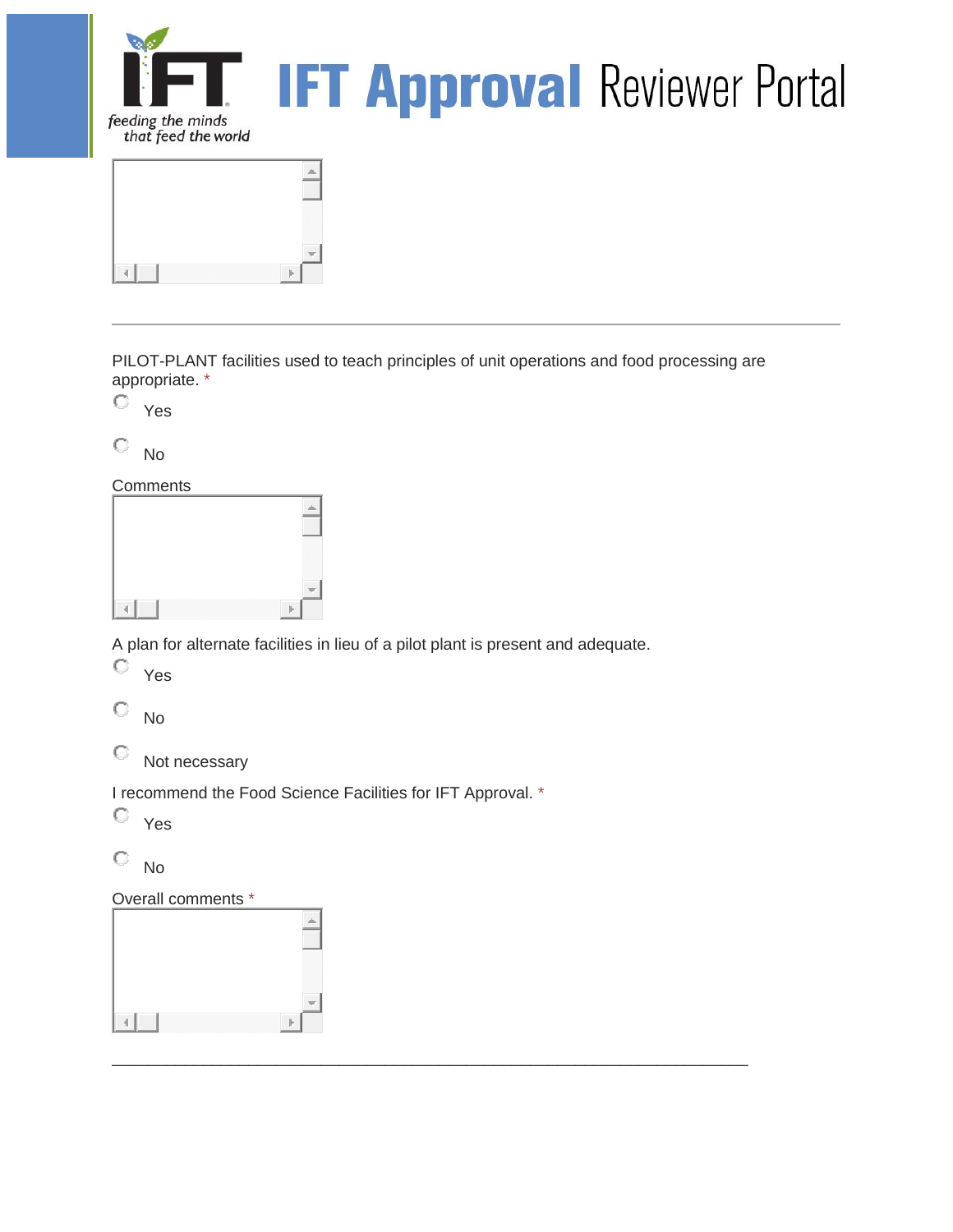

# Undergraduate Teaching Faculty

Click "yes" or "no" as appropriate. Use the "Comments" box at the end of this section for questions or concerns (optional).

To view more detail about a faculty member, click on the "eye" icon.

A minimum of four (4) faculty members have earned doctoral degrees in disciplines related to their teaching roles. \*

О. Yes

О No

A minimum of four (4) faculty members have one post-baccalaureate degree in food science. \*

O Yes

О No

I recommend that the Food Science Faculty is of a size and competence commensurate with the diversity of courses necessary to meet the defined Standards. \*

O Yes

О No

Overall Comments \*



### Foundational Courses

Click "yes" or "no" as appropriate. Use the "Comments" box at the end of this section for questions or concerns (optional).

\_\_\_\_\_\_\_\_\_\_\_\_\_\_\_\_\_\_\_\_\_\_\_\_\_\_\_\_\_\_\_\_\_\_\_\_\_\_\_\_\_\_\_\_\_\_\_\_\_\_\_\_\_\_\_\_\_\_\_\_\_\_\_\_\_\_\_\_\_\_

To view more detail about a foundational course, click on the "eye" icon.

General Chemistry (minimum of 6 credit hours) \*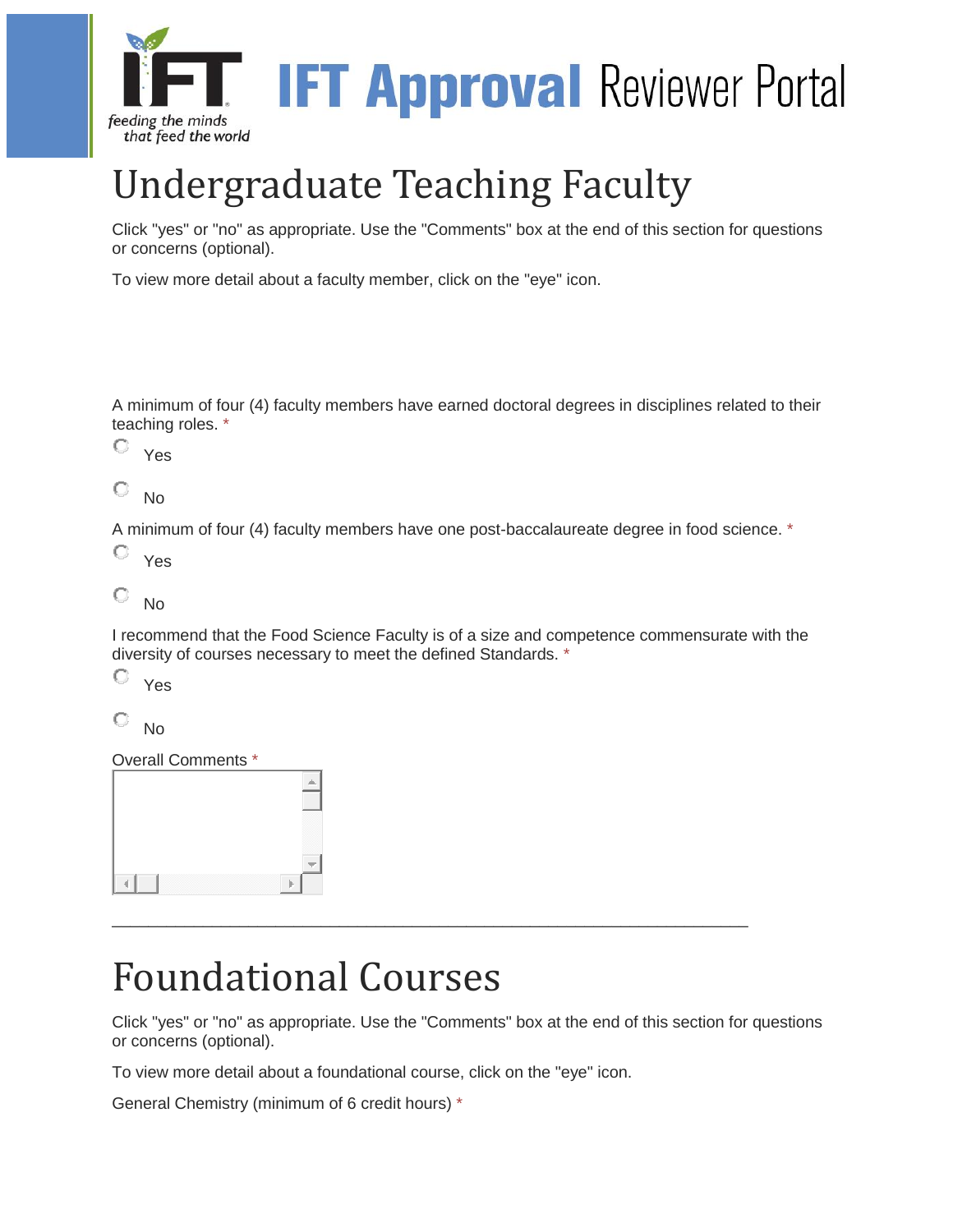

Yes

O No

Organic Chemistry (minimum of 3 credit hours) \*

Yes

 $\circ$  No

Biochemistry (minimum of 3 credit hours) \*

Yes

 $\circ$  No

General Biology (minimum of 3 credit hours) \*

```
Yes
```

```
\circ No
```
Microbiology (minimum of 3 credit hours) \*

Yes

 $\circ$  No

Human Nutrition (minimum of 3 credit hours) \*

Yes

0. No

Calculus (minimum of 3 credit hours) \*

Yes

 $\mathbf C$ No

General Physics (minimum of 3 credit hours) \*

Yes

 $\circ$  No

Statistics (minimum of 3 credit hours) \*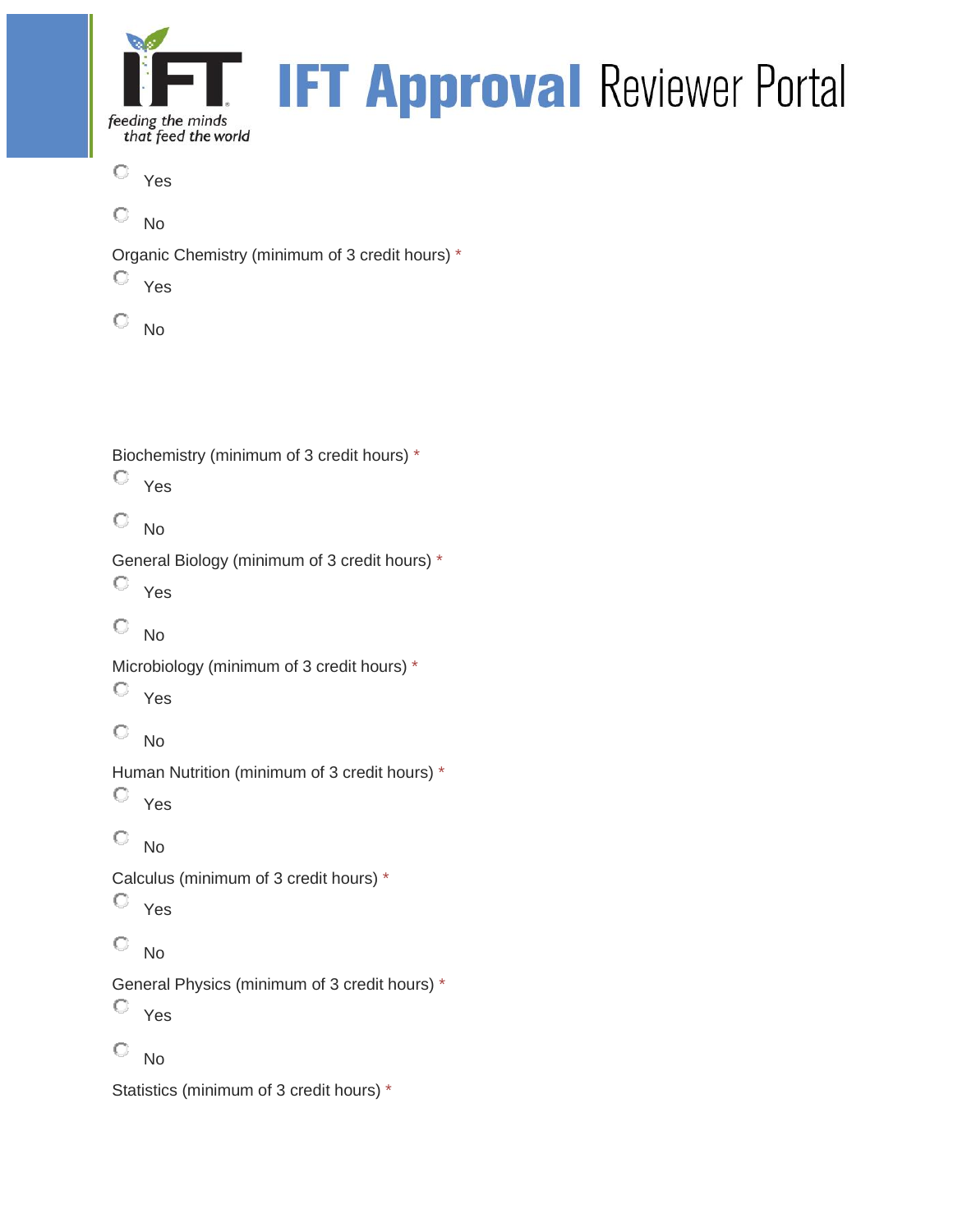

Yes

O No

Written Communication (minimum of 2 credit hours) \*

Yes

0 No

Oral Communication (minimum of 2 credit hours) \*

Yes

 $\circ$  No

### **Comments**

| ,,,,,,,,,,,,,,,,,,<br>,,,,,,,,,,,,,,,,,,,,,,<br>vonovo v |
|----------------------------------------------------------|

I recommend that the Foundational Content section meets the requirements for IFT Approval. \*

Yes

 $\circ$  No

Overall Comments \*

| --<br>w<br>-- | .<br>w<br>∾<br>- 2 |
|---------------|--------------------|

## Standards

Click "yes" or "no" as appropriate. Use the "Comments" box at the end of this section for questions or concerns (optional).

 $\Box$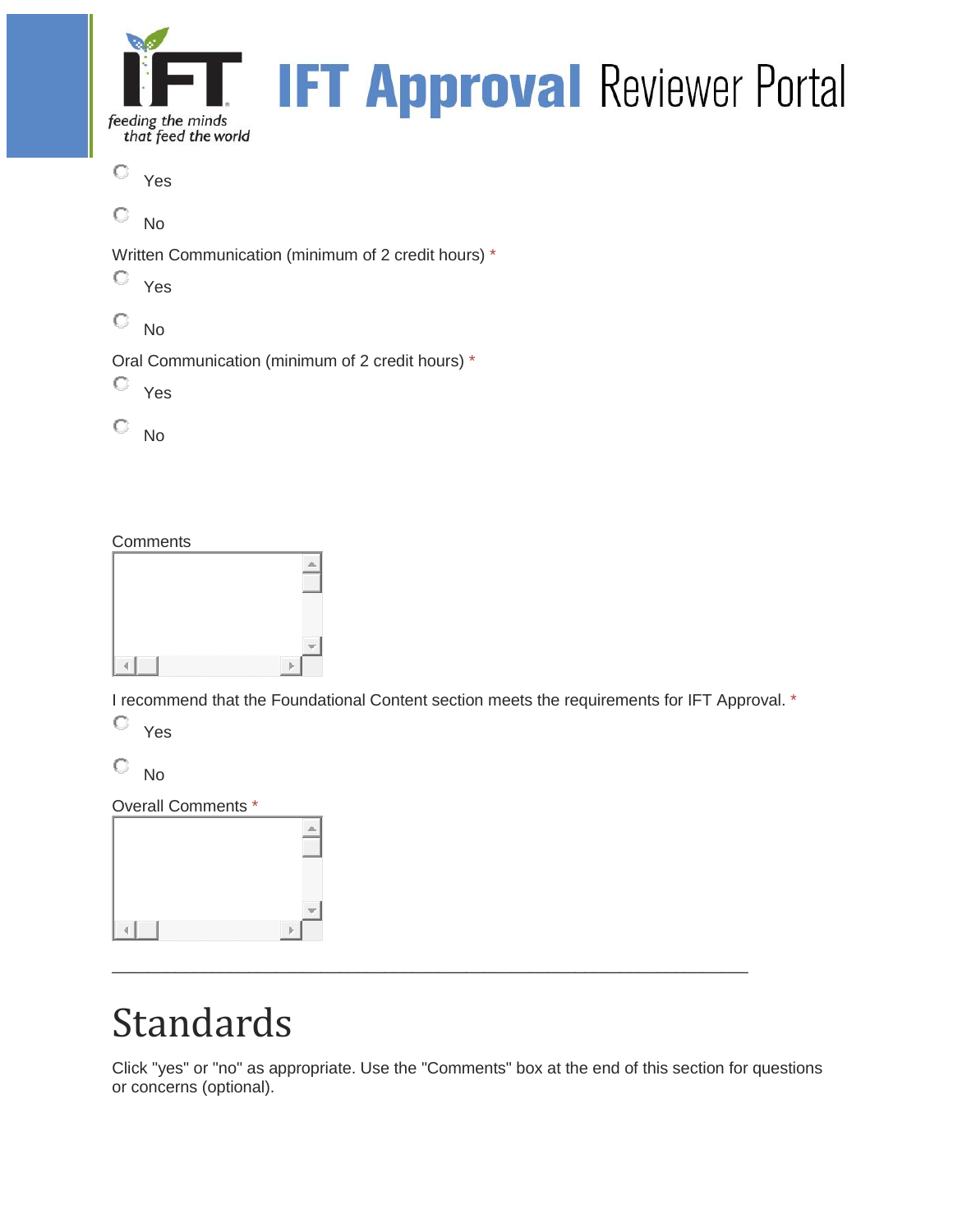

All Eleven (11) Standards are covered across Assessment Years 1-5.

0. Yes

о No

| Comments |  |  |
|----------|--|--|
|          |  |  |
|          |  |  |
|          |  |  |
|          |  |  |
|          |  |  |
|          |  |  |

I recommend that the Standards section meets the requirements for IFT Approval. \*

0. Yes

Ō No

### Overall Comments \*



### 5-Year Assessment Plan

Click "yes" or "no" as appropriate. Use the "Comments" box at the end of this section for questions or concerns (optional).

 $\Box$ 

Two (2) Standards per year are covered for Assessment Years 1-4, with three (3) corresponding ELOs assessed per Standard. \*

О Yes

О No

Three (3) Standards are covered for Assessment Year 5, with two (2) corresponding ELOs assessed per Standard. \*

Yes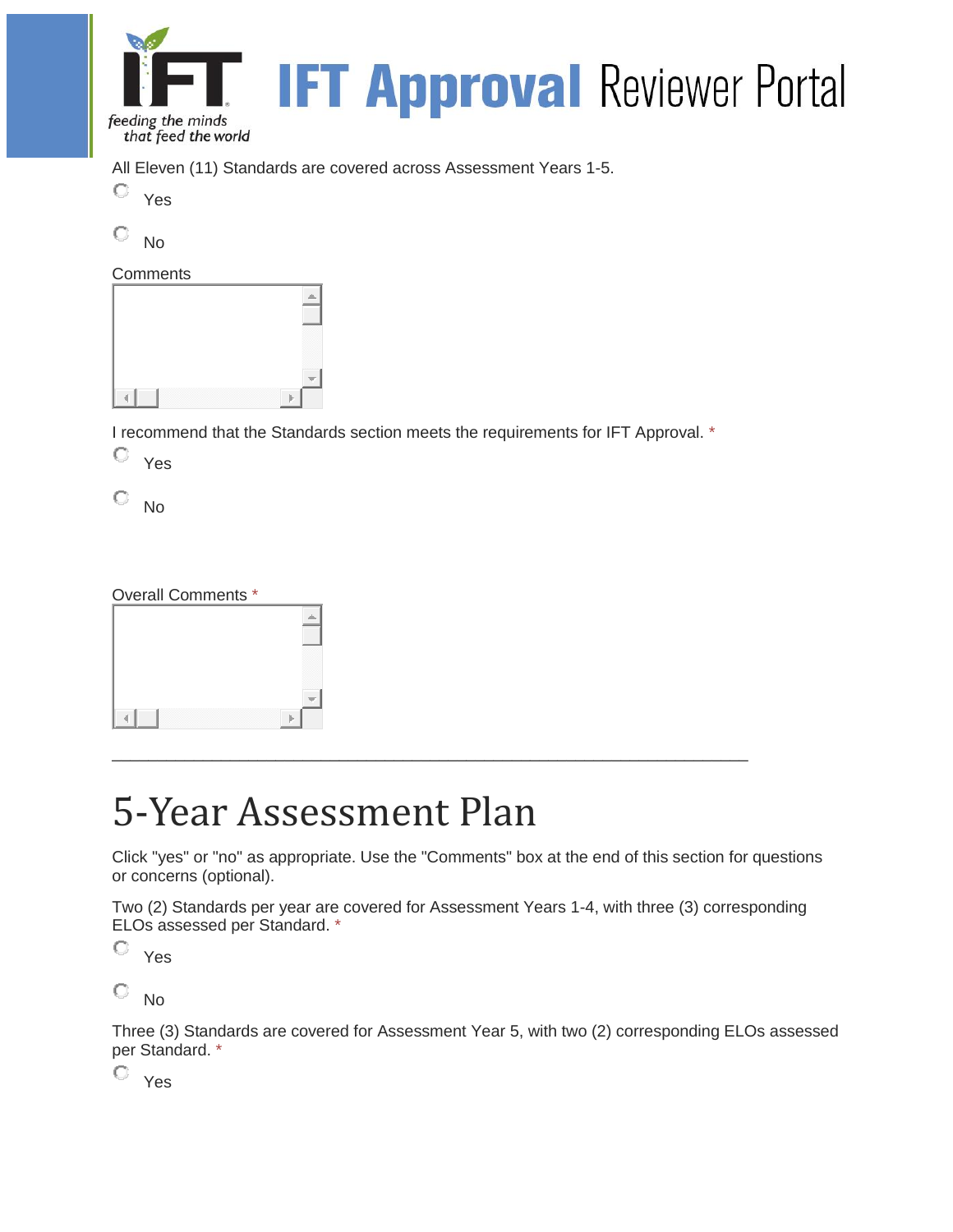

 $\circ$  No

The assessment plan includes a total of 11 Standards and 30 ELOs. \*

О. Yes

О No

### **Comments**

I recommend that the 5-Year Assessment Plan meets the requirements for IFT Approval. \*

Yes

0. No

### Overall Comments \*

| and the state of the |
|----------------------|

# Recommendation for IFT Approval

 $\Box$ 

I recommend IFT Approval as submitted.

О. Yes

О. No

Please specify what additional information is requested from the program by the March 2020 deadline.